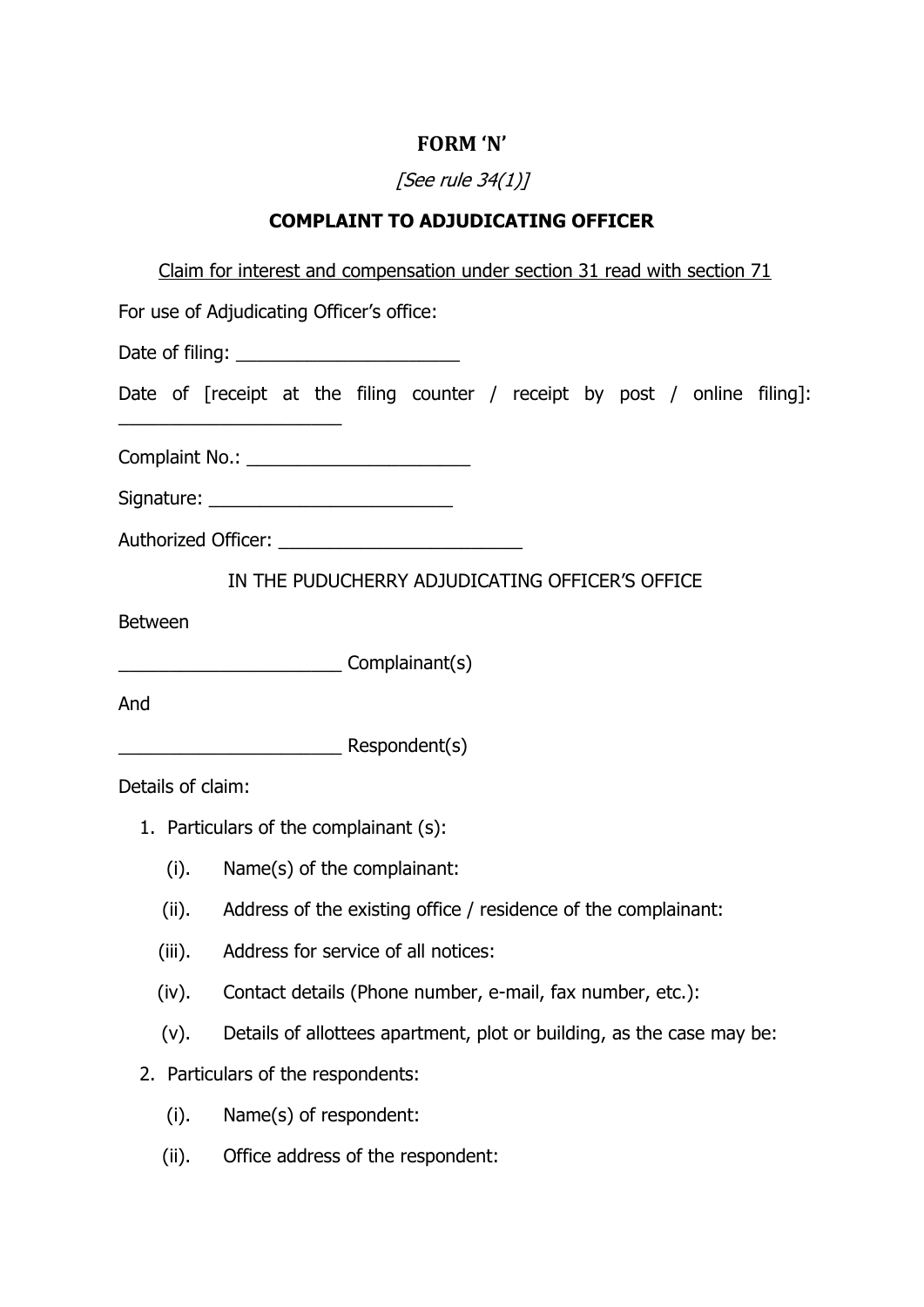- (iii). Address for service of all notices:
- (iv). Contact details (Phone number, e-mail, fax number, etc.):
- (v). Registration no. and address of project:
- 3. Jurisdiction of the Adjudicating Officer:

The complainant declares that the subject matter of the claim falls within the jurisdiction of the adjudicating officer.

4. Facts of the case:

[give a concise statement of facts and grounds of claim against the promoter]

5. Compensation(s) sought:

In view of the facts mentioned in paragraph 4 above, the complainant prays for the the following compensation(s) \_\_\_\_\_\_\_\_\_\_\_\_\_\_\_\_\_\_\_\_\_\_\_\_\_\_\_\_\_\_\_\_\_\_\_

[Specify here the compensation(s) claimed explaining the grounds of claim(s) and the legal provisions (if any) relied upon]

6. Claim not pending with any other court, etc.:

The complainant further declares that the matter regarding which this compliant has been made is not pending before any court of law or any other authority or any other tribunal(s).

- 7. Particulars of [Demand draft number / banker's cheque number / online payment transaction number] in respect of the fee in terms of sub-rule (1) of rule 34:
	- (i). Amount:
	- (ii). Name of the bank on which drawn:
	- (iii). [Demand draft number / banker's cheque number / online payment transaction number]:
- 8. List of enclosures:
	- 1. Copies of the documents relied upon by the complainant and referred to in the complaint.
	- 2. An index of the documents.
	- 3. Other documents as annexed along with the complaint.